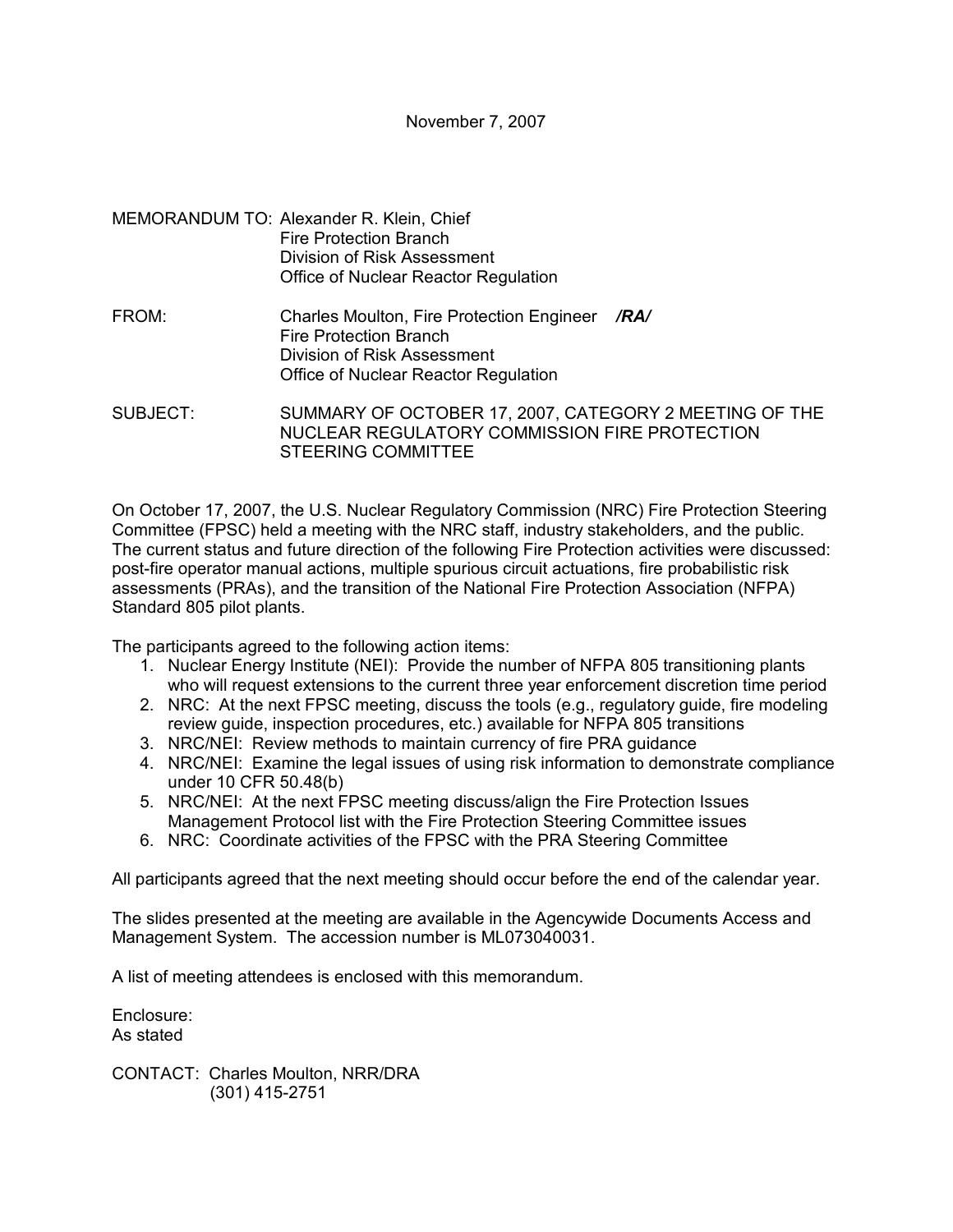- MEMORANDUM TO: Alex R. Klein, Chief Fire Protection Branch Division of Risk Assessment Office of Nuclear Reactor Regulation
- FROM: Charles Moulton, Fire Protection Engineer Fire Protection Branch Division of Risk Assessment Office of Nuclear Reactor Regulation

SUBJECT: SUMMARY OF OCTOBER 17, 2007, CATEGORY 2 MEETING OF THE NUCLEAR REGULATORY COMMISSION FIRE PROTECTION STEERING COMMITTEE

On October 17, 2007, the U.S. Nuclear Regulatory Commission (NRC) Fire Protection Steering Committee (FPSC) held a meeting with the NRC staff, industry stakeholders, and the public. The current status and future direction of the following Fire Protection activities were discussed: post-fire operator manual actions, multiple spurious circuit actuations, fire probabilistic risk assessments (PRAs), and the transition of the National Fire Protection Association (NFPA) Standard 805 pilot plants.

The participants agreed to the following action items:

- 1. Nuclear Energy Institute (NEI): Provide the number of NFPA 805 transitioning plants who will request extensions to the current three year enforcement discretion time period
- 2. NRC: At the next FPSC meeting, discuss the tools (e.g., regulatory guide, fire modeling review guide, inspection procedures, etc.) available for NFPA 805 transitions
- 3. NRC/NEI: Review methods to maintain currency of fire PRA guidance
- 4. NRC/NEI: Examine the legal issues of using risk information to demonstrate compliance under 10 CFR 50.48(b)
- 5. NRC/NEI: At the next FPSC meeting discuss/align the Fire Protection Issues Management Protocol list with the Fire Protection Steering Committee issues
- 6. NRC: Coordinate activities of the FPSC with the PRA Steering Committee

All participants agreed that the next meeting should occur before the end of the calendar year.

The slides presented at the meeting are available in the Agencywide Documents Access and Management System. The accession number is ML073040031.

A list of meeting attendees is enclosed with this memorandum.

| <b>PMNS</b>     | ADAMS        | AFPB R/F        | RidsNrrDraAfpb     | RidsRgn4MailCenter |
|-----------------|--------------|-----------------|--------------------|--------------------|
| <b>JGrobe</b>   | MCunningham  | <b>AKlein</b>   | RidsRgn1MailCenter | RidsRgn3MailCenter |
| <b>CMoulton</b> | MSalley, RES | <b>OHopkins</b> | RidsRgn2MailCenter |                    |

# **ADAMS Accession No.: ML073050148**

| <b>OFFICE</b>        | NRR/DRA/AFPB    | NRR/DRA/AFPB |  |  |  |
|----------------------|-----------------|--------------|--|--|--|
| NAME                 | <b>CMoulton</b> | AKlein       |  |  |  |
| DATE                 | 11/06/07        | 11/07/07     |  |  |  |
| OEEICIAI DECODO CODV |                 |              |  |  |  |

 **OFFICIAL RECORD COPY**